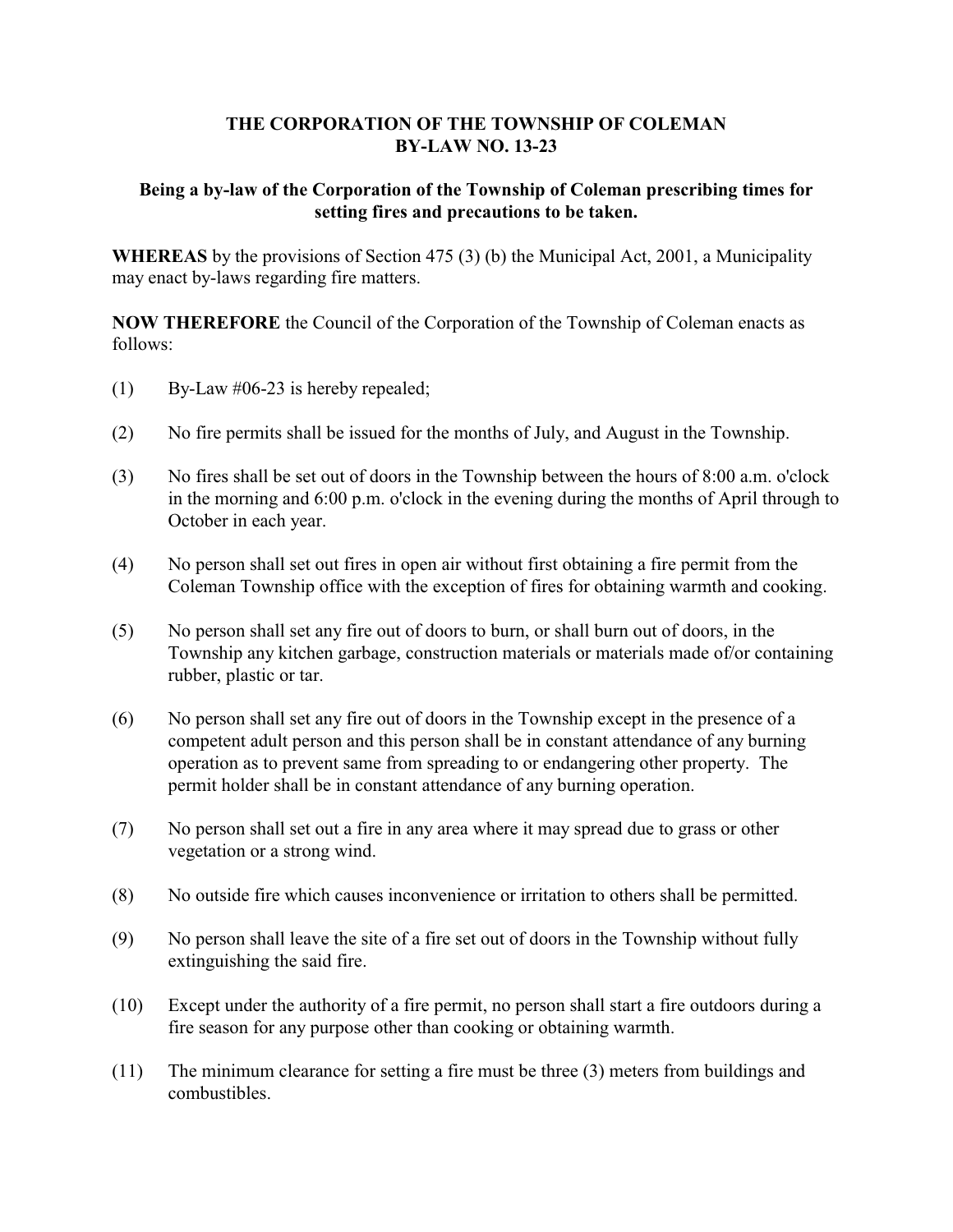(12) No person shall set any fire or fireworks for any reason when there is a Ministry of Natural Resources and/or Township of Coleman fire ban in place

#### **PENALTY**

- (13) Every person who contravenes any provisions of this by-law is guilty of an offence against this by-law and, upon conviction therefore be subject to a fine of not more than two thousand (\$2,000) dollars plus costs and every fine is recoverable under the Provincial Offenses Act.
- (14) This by-law shall come into effect on the day of it being passed.

**READ a FIRST and SECOND time** this 21<sup>st</sup>, day of May, 2013

**READ a THIRD time and finally enacted** this 21<sup>st</sup> day of May, 2013

Mayor

 $\overline{\phantom{a}}$  , and the contract of the contract of the contract of the contract of the contract of the contract of the contract of the contract of the contract of the contract of the contract of the contract of the contrac

**CLERK TREASURER**

 $\overline{\phantom{a}}$  , and the set of the set of the set of the set of the set of the set of the set of the set of the set of the set of the set of the set of the set of the set of the set of the set of the set of the set of the s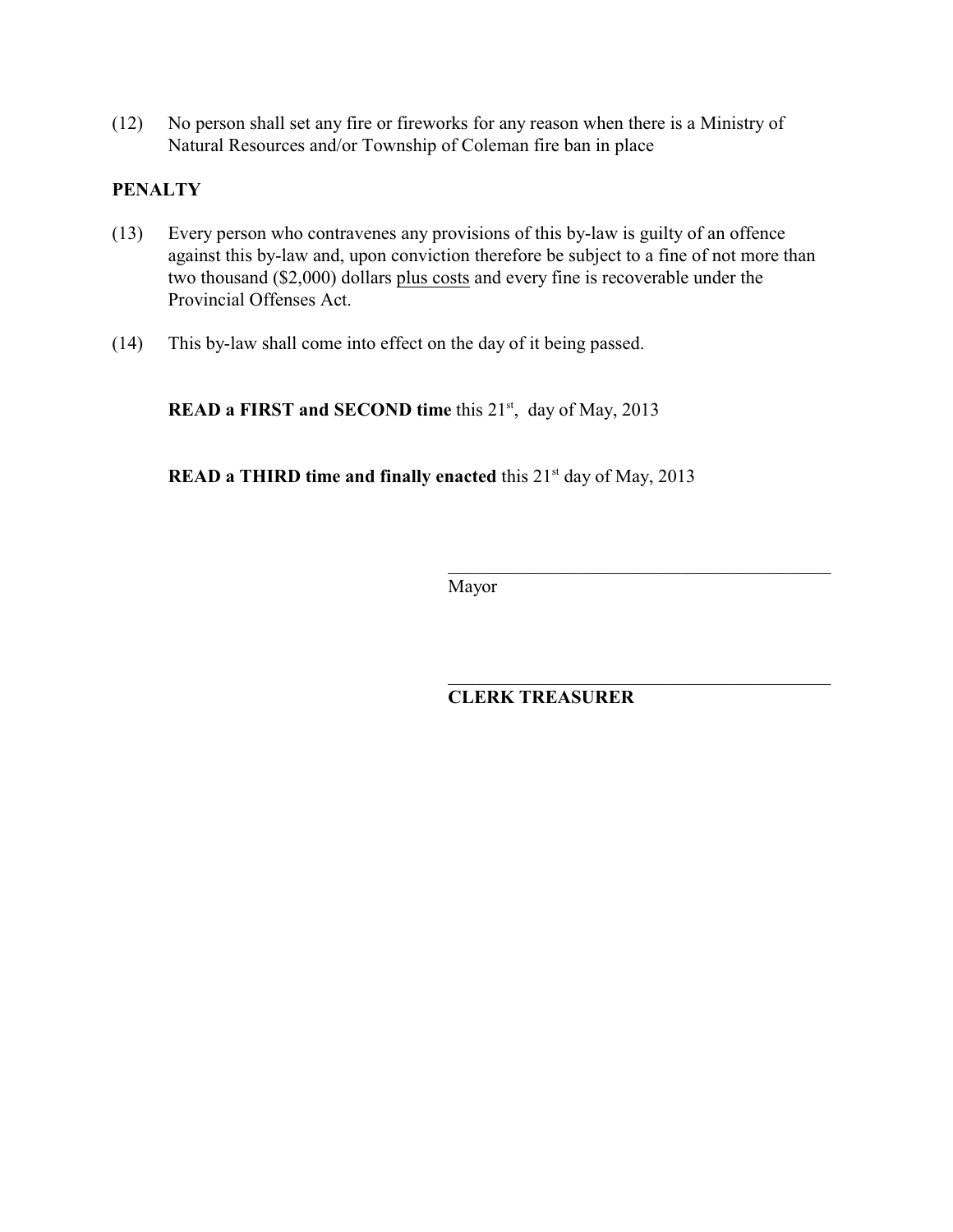#### **Schedule "A"**

### **Township of Coleman**

#### **Part 1 Provincial Offences Act**

#### **By-Law 13-23 Fire By-Law**

| <b>Item</b> | <b>Short form working</b>                                                                                        | <b>Provision creating</b><br>or defining offence | <b>Set fine</b> |
|-------------|------------------------------------------------------------------------------------------------------------------|--------------------------------------------------|-----------------|
| 1.          | Setting fires from $8:00$ a.m. to $6:00$ p.m.                                                                    | S.3                                              | \$200.00        |
| 2.          | Failure to obtain permit required to set out<br>fires in open air other than for cooking or warmth               | S.4                                              | \$200.00        |
| 3.          | Burning of kitchen garbage, construction material<br>or materials made of or containing rubber plastic<br>or tar | S.5                                              | \$200.00        |
| 4.          | Failure of Permit Holder to be in constant<br>attendance of any burning operation                                | S6.                                              | \$200.00        |
| 6.          | Setting fire where it may spread due to grass or<br>other vegetation or a strong wind                            | S.7                                              | \$200.00        |
| 6.          | Setting fires that cause inconvenience or<br>irritation to others                                                | S.8                                              | \$200.00        |
| 7.          | Failure to extinguish fire fully before<br>leaving the site                                                      | S.9                                              | \$300.00        |
| 8.          | Failure to maintain minimum clearance of<br>3 meters from building and combustibles                              | S.11                                             | \$200.00        |
| 9.          | Failure to comply to fireworks prohibition<br>during fire ban                                                    | S.12                                             | \$300.00        |

Note: the general penalty provision for the offences listed above is section 13 of by-law 13-23, a certified copy of which has been filed and s. 61 of the Provincial Offences Act, R.S.O. 1990, c.P.33, as amended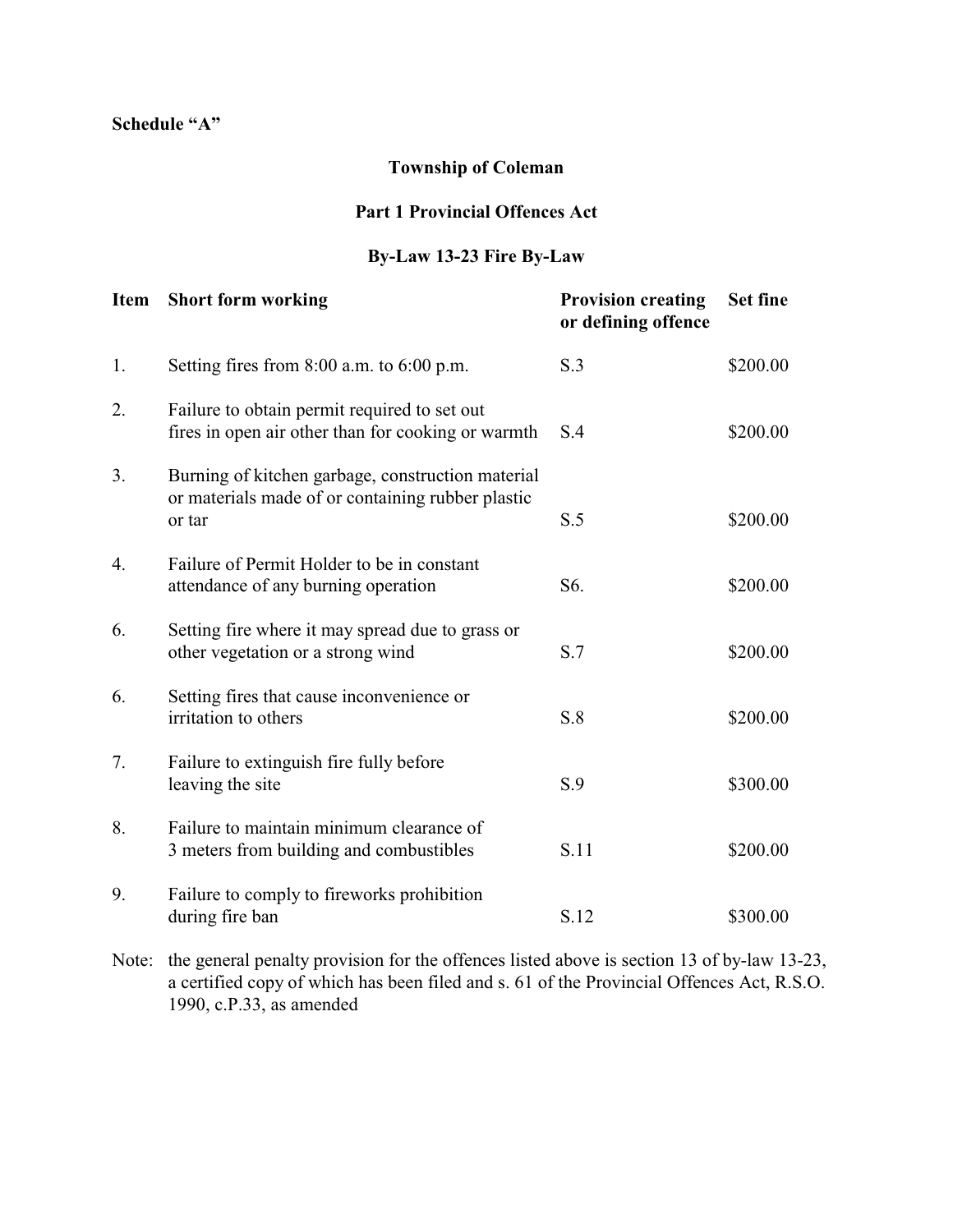# **FIRE PERMIT**

937907 Marsh Bay Road Coleman Township, ON P0J 1C0 Tel: 705-679-8833 Fax: 705-679-8300

| <b>Full Name</b> | <b>Phone No.</b> |  |
|------------------|------------------|--|
|                  |                  |  |

**911 Number\_\_\_\_\_\_\_\_\_\_\_\_\_\_\_\_\_\_\_\_\_\_\_** *Valid 3 days*

- 1. The permittee shall keep the permit at the site of the burning operation conducted under the permit
- 2. The person in charge of the burning operation conducted under the permit shall produce and show the permit to any fire official whenever requested by that official.
- 3. This permit is not valid between 8:00a.m. and 6:00 p.m. local time of any given day.
- 4. The amount to be burned shall not exceed one (1) pile (approximately 3 meters square)
- 5. The permitee shall have at the location of the fire two (2) persons, one being an adult (18/ years old) and firefighting equipment in serviceable conditions: two (2) shovels, a hose, a pail and a water source.

#### **\*\* BURNING TO BE DONE ONLY IF THERE IS "NO" WIND (CALM)\*\***

#### **Place of Issue Date of Issue**

**Signature of Issuing Officer:**

The condition accompanying this fire (after permit is read along with the by-law No.06- 23)is the agreement as follows:

I, am fully responsible for **ANY DAMAGES** that may occur as a result of the fire.